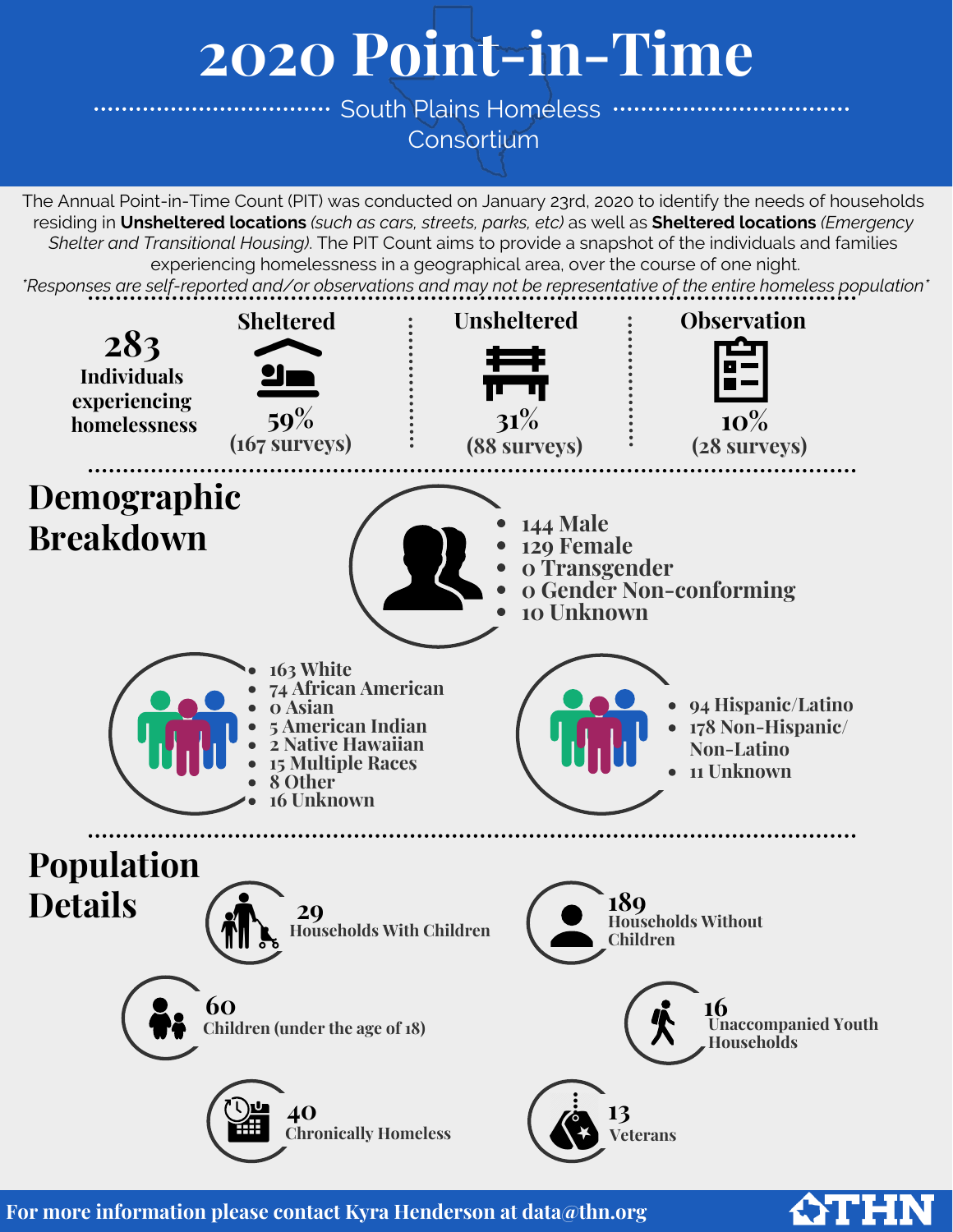# HUD Point in Time Report - Combined

# SimtechSolutions,inc.

| Count:      | Texas Balance of the State 2020 PIT | Geography:  | Lubbock            |
|-------------|-------------------------------------|-------------|--------------------|
| Created by: | Henderson, Kyra                     | Created on: | 02/24/2020 6:04 PM |



| <b>Total Persons</b>              | 283       |
|-----------------------------------|-----------|
| Adults $(18+)$                    | 223       |
| Children (Under 18)               | 60        |
| <b>Unknown Age</b>                | $\pmb{0}$ |
| Unknown Age - Believe to be Adult | $\pmb{0}$ |
| Unknown Age - Believe to be Child | $\pmb{0}$ |
| Young Adults (18-24)              | 23        |
| Female                            | 129       |
| Male                              | 144       |
| Transgender                       | $\pmb{0}$ |
| <b>Chronically Homeless</b>       | 40        |
| <b>Veterans</b>                   | 13        |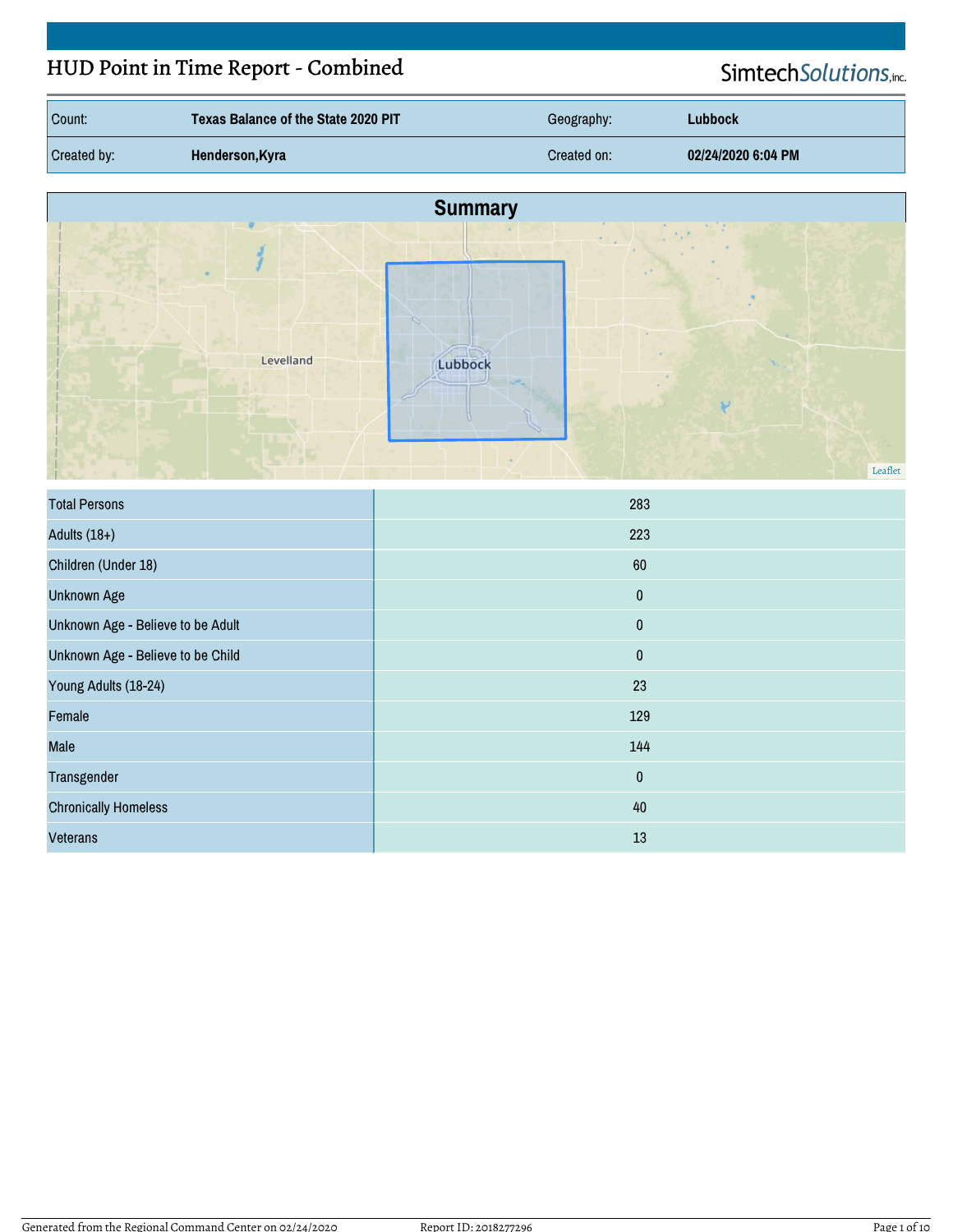

| <b>Data Quality Checks</b>               |    |
|------------------------------------------|----|
| <b>Persons Missing Age Information</b>   | 0  |
| <b>Persons Missing Sleeping Location</b> | 0  |
| <b>Persons Missing Gender</b>            | 10 |
| <b>Persons Missing Ethnicity</b>         | 9  |
| <b>Persons Missing Race</b>              | 4  |
| Persons Missing Relation to HoH          | 0  |

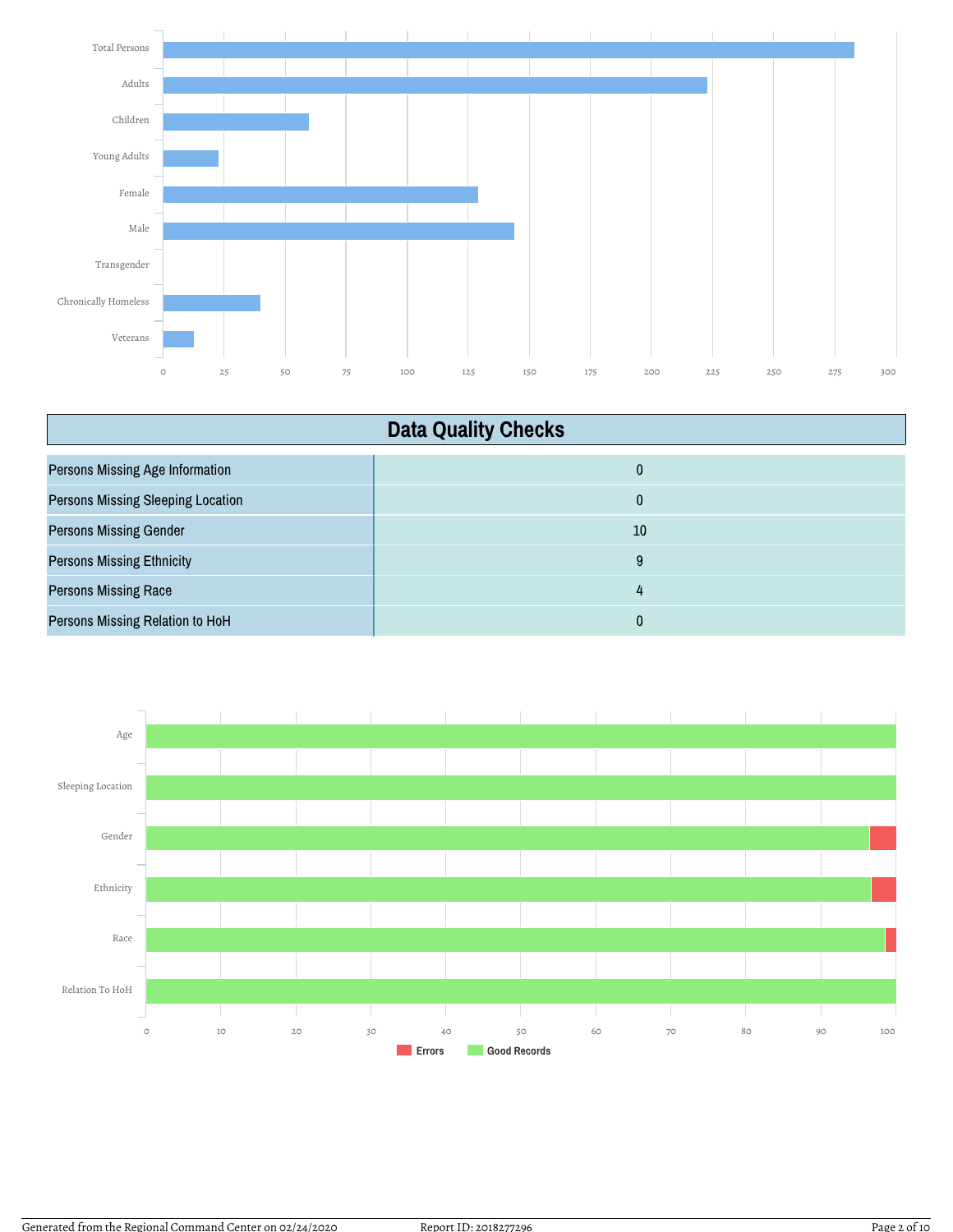## **All Households**

## **Households with at Least one Adult and One Child**

| <b>Household and Person Breakdown</b>     |                |  |
|-------------------------------------------|----------------|--|
| <b>Total Number of Households</b>         | 29             |  |
| <b>Total Number of Persons</b>            | 94             |  |
| Number of Children (Under 18)             | 60             |  |
| Number of Young Adults (18-24)            | $\overline{7}$ |  |
| Number of Adults (25+)                    | 27             |  |
| Gender                                    |                |  |
| Female                                    | 57             |  |
| Male                                      | 32             |  |
| Transgender                               | $\pmb{0}$      |  |
| <b>Gender Non-conforming</b>              | $\pmb{0}$      |  |
| Ethnicity                                 |                |  |
| Non-Hispanic/Non-Latino                   | 52             |  |
| Hispanic/Latino                           | 38             |  |
| Race                                      |                |  |
| White                                     | 52             |  |
| <b>Black or African-American</b>          | 29             |  |
| Asian                                     | $\pmb{0}$      |  |
| American Indian or Alaska Native          | $\pmb{0}$      |  |
| Native Hawaiian or Other Pacific Islander | $\pmb{0}$      |  |
| <b>Multiple</b>                           | $\overline{7}$ |  |
| .                                         |                |  |

Chronically Homeless

| Total Number of Households |  |
|----------------------------|--|
| Total Number of Persons    |  |

Race



Gender

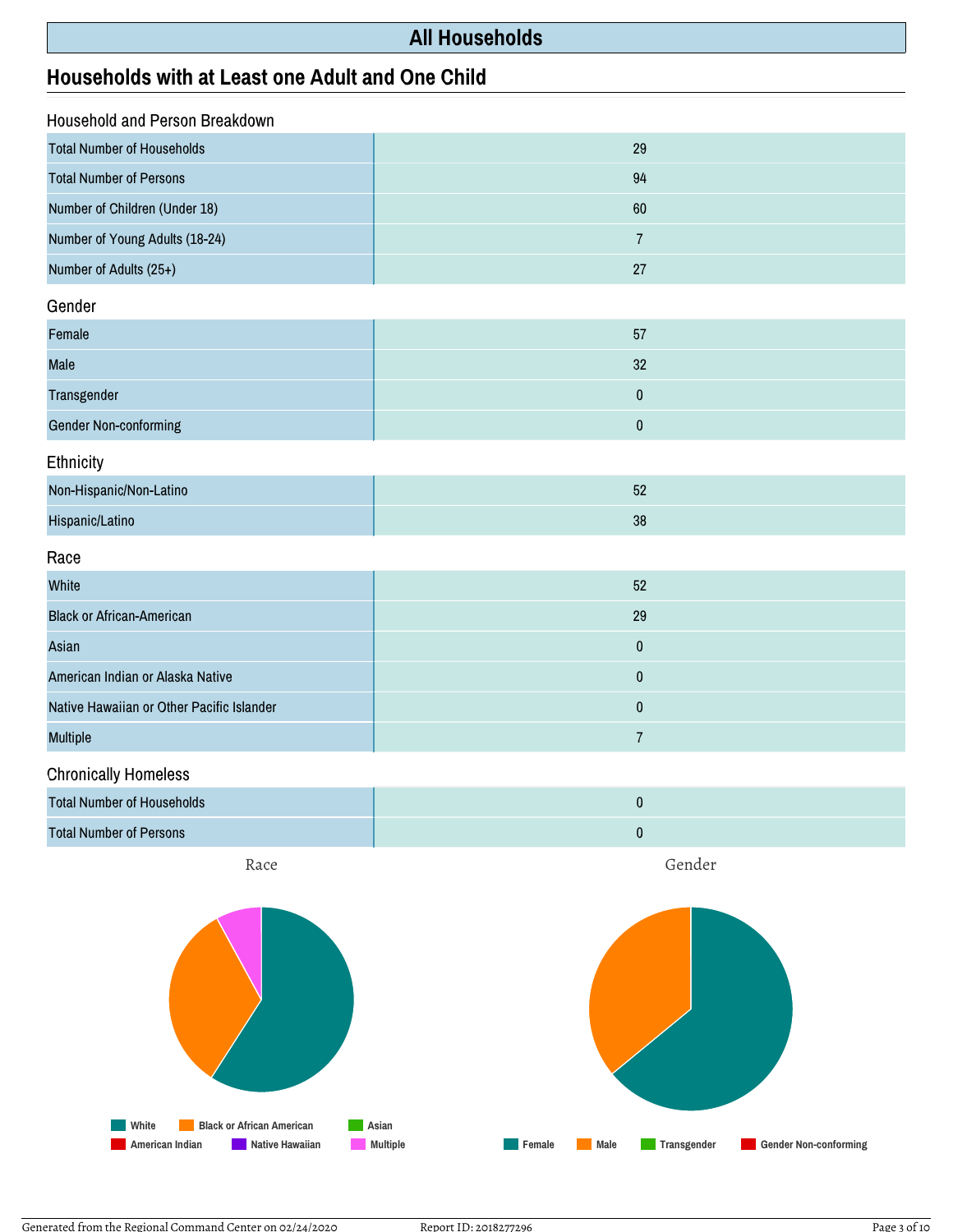## **Households without Children**

| Household and Person Breakdown    |     |
|-----------------------------------|-----|
| <b>Total Number of Households</b> | 189 |
| <b>Total Number of Persons</b>    | 189 |
| Number of Young Adults (18-24)    | 16  |
| Number of Adults (25+)            | 173 |

#### Gender

| Female                       | 72  |
|------------------------------|-----|
| <b>Male</b>                  | 112 |
| Transgender                  |     |
| <b>Gender Non-conforming</b> |     |

#### **Ethnicity**

| Non-Hispanic/Non-Latino | 126 |
|-------------------------|-----|
| Hispanic/Latino         | 56  |

#### Race

| White                                     | 114   |
|-------------------------------------------|-------|
| <b>Black or African-American</b>          | 46    |
| Asian                                     | 0     |
| American Indian or Alaska Native          | ა     |
| Native Hawaiian or Other Pacific Islander |       |
| <b>Multiple</b>                           | $\mu$ |

## Chronically Homeless



**Female Male Transgender Gender Non-conforming**

**American Indian Native Hawaiian Multiple**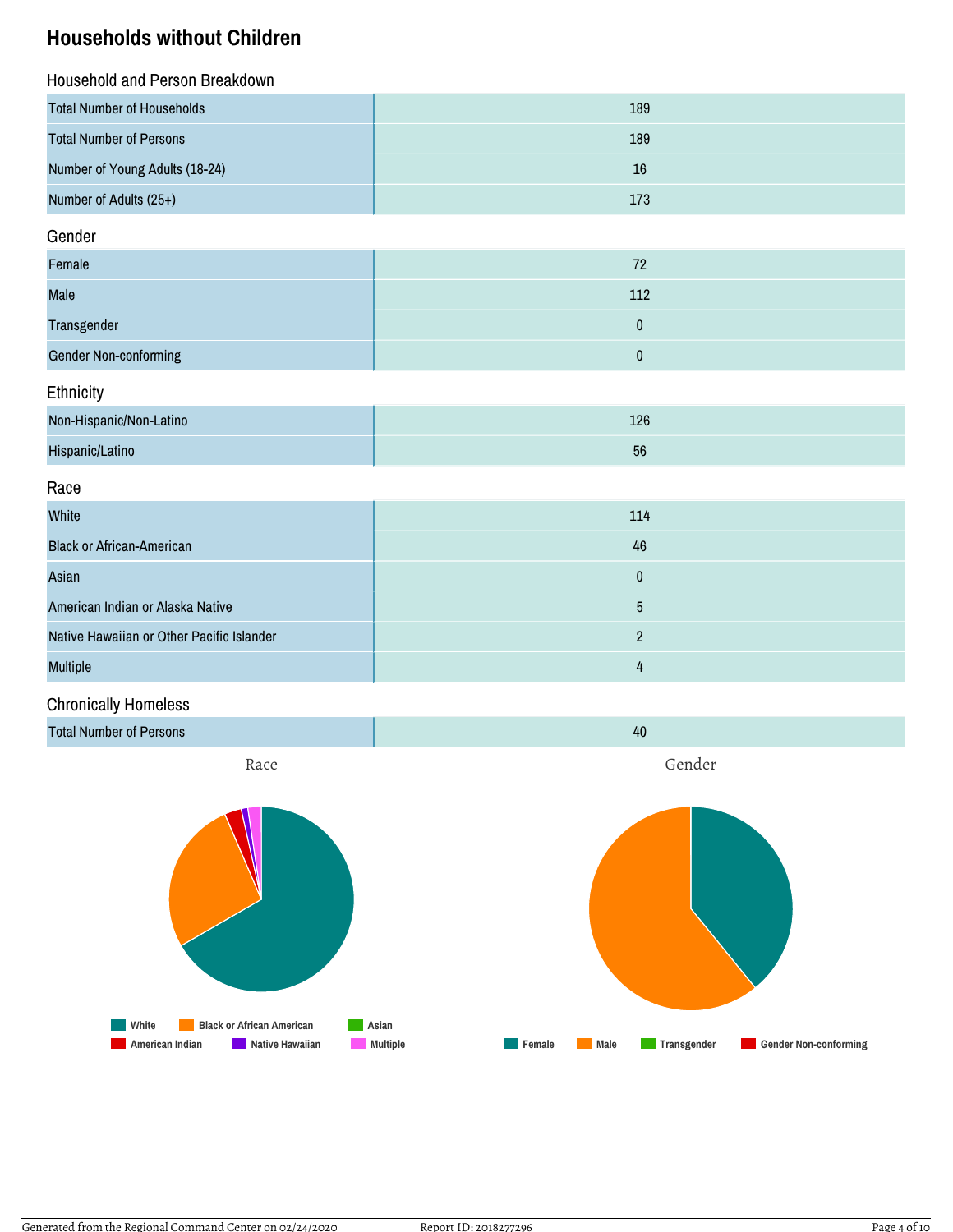## **Households with Only Children**

| <b>Household and Person Breakdown</b>     |           |
|-------------------------------------------|-----------|
| <b>Total Number of Households</b>         | $\pmb{0}$ |
| <b>Total Number of Children</b>           | $\pmb{0}$ |
| Gender                                    |           |
| Female                                    | $\pmb{0}$ |
| Male                                      | $\pmb{0}$ |
| Transgender                               | $\pmb{0}$ |
| <b>Gender Non-conforming</b>              | $\pmb{0}$ |
| Ethnicity                                 |           |
| Non-Hispanic/Non-Latino                   | $\pmb{0}$ |
| Hispanic/Latino                           | $\pmb{0}$ |
| Race                                      |           |
| White                                     | $\pmb{0}$ |
| <b>Black or African-American</b>          | $\pmb{0}$ |
| Asian                                     | $\pmb{0}$ |
| American Indian or Alaska Native          | $\pmb{0}$ |
| Native Hawaiian or Other Pacific Islander | $\pmb{0}$ |
| Multiple                                  | $\pmb{0}$ |
| <b>Chronically Homeless</b>               |           |
| <b>Total Number of Persons</b>            | $\pmb{0}$ |
| Race                                      | Gender    |

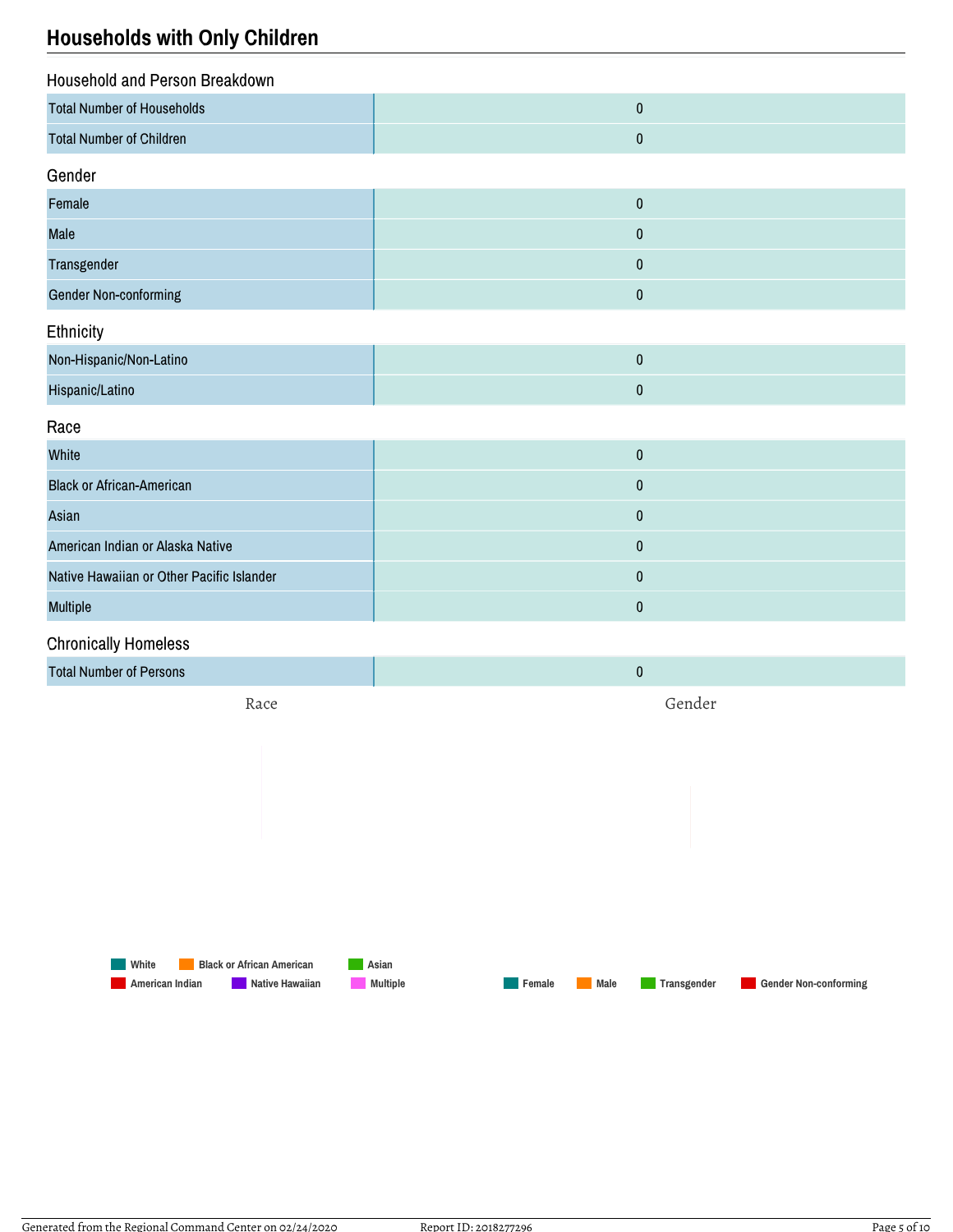## **Personal Information**

## **Do you identify as lesbian, gay, bisexual, transgender, and/or queer (LGBTQ+)?**

| Yes            | 22             |
|----------------|----------------|
| <b>No</b>      | 155            |
| Don't Know     | $\overline{4}$ |
| <b>Refused</b> | 12             |
| <b>Total</b>   | 193            |

#### **Do you receive any disability benefits such as:**

| <b>SSI/SSDI</b>                     | 35  |
|-------------------------------------|-----|
| <b>Veterans Disability Benefits</b> | 4   |
| <b>None</b>                         | 151 |
| Don't Know/Refused                  |     |
| Total                               | 191 |

#### **Have you ever been involved in any of the following institutions?**

| <b>Child Protective Services</b>                     | 51  |
|------------------------------------------------------|-----|
| Criminal justice system                              | 85  |
| Drug treatment                                       | 45  |
| <b>Foster care</b>                                   | 21  |
| Long-term hospitalization                            | 12  |
| <b>Mental health treatment</b>                       | 62  |
| None of the above                                    | 63  |
| Total<br>*Individuals could select multiple answers* | 339 |

## **In the last 12 months, what have been your sources of income?**

| Full-time employment                                 | 44         |
|------------------------------------------------------|------------|
| Non-cash benefits (WIC/SNAP/TANF)                    | 44         |
| Money from family                                    | 26         |
| Part-time employment                                 | 46         |
| No income                                            | 25         |
| <b>SSI/SSDI</b>                                      | 35         |
| Sex work                                             | $\sqrt{5}$ |
| Pan handling                                         | 22         |
| Other                                                | 35         |
| Total<br>*Individuals could select multiple answers* | 282        |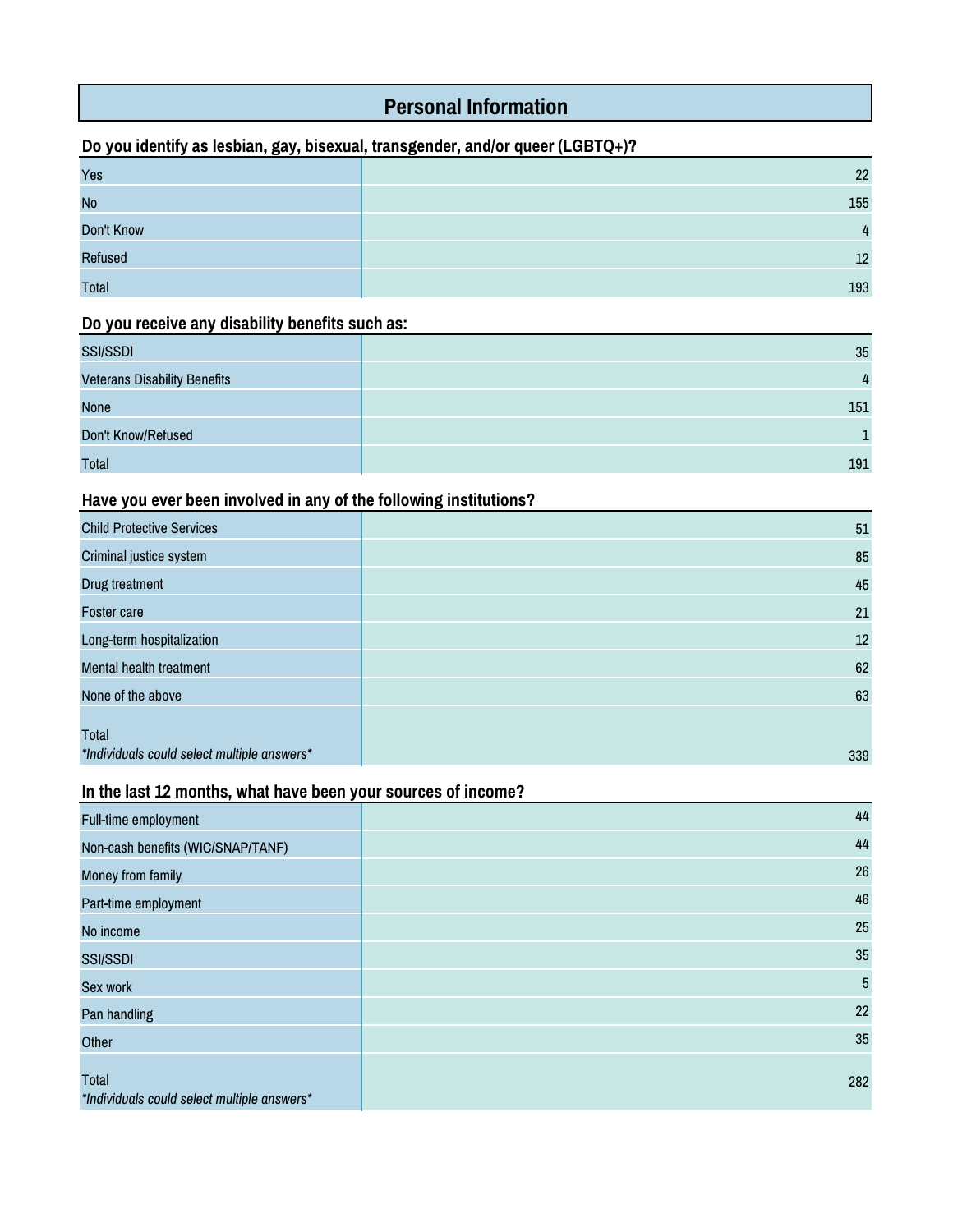#### **What is the highest level of school you have completed?**

| <b>GED</b>                                           | 48             |
|------------------------------------------------------|----------------|
| <b>HS Diploma</b>                                    | 61             |
| Some College                                         | 48             |
| Less than ninth grade                                | 30             |
| <b>Training/Technical School</b>                     | $6\phantom{1}$ |
| College graduate                                     | 9              |
| Master's degree or higher                            | 1              |
| Total<br>*Individuals could select multiple answers* | 203            |

# **Veteran Questions**

#### **Under what tours of duty have you served?**

| Afghanistan                                          | 3              |
|------------------------------------------------------|----------------|
| Vietnam                                              |                |
| Other                                                | 3              |
| Kuwait                                               | $\overline{2}$ |
| Iraq                                                 | $6\phantom{1}$ |
| Korea                                                |                |
| Total<br>*Individuals could select multiple answers* | $16\,$         |

#### **What is the length of service in years?**

| Less than one year | $\Omega$ |
|--------------------|----------|
| 1-4 years          | 6        |
| 5-9 years          | 5        |
| More than 10 years | C        |
| <b>Total</b>       | 13       |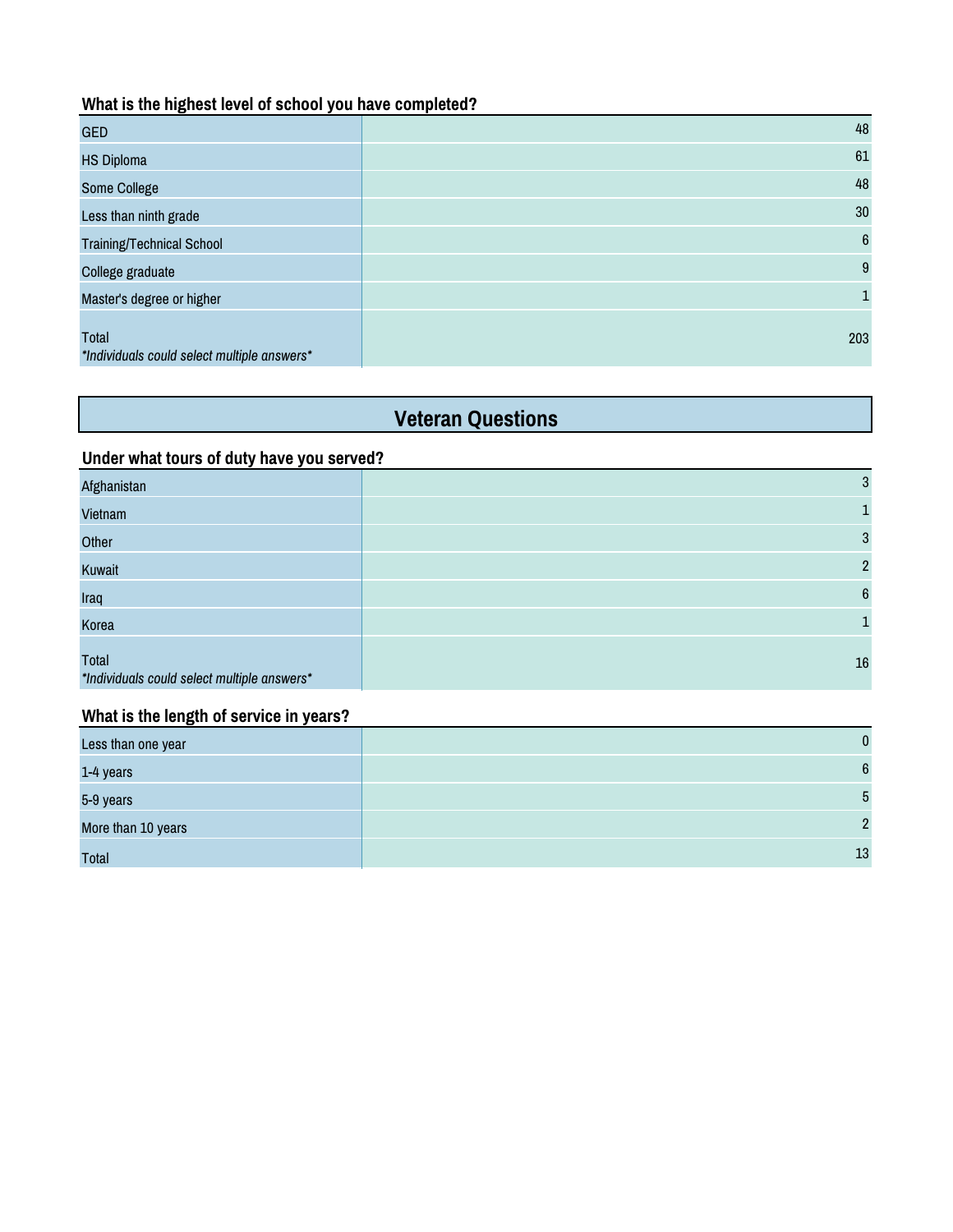# **Experience with Homelessness**

#### **Where are you sleeping tonight?**

| <b>Abandoned Building</b>   | 9            |
|-----------------------------|--------------|
| Bus, train station, airport | $\mathbf{0}$ |
| Other                       | 32           |
| <b>Outdoor Encampment</b>   | 5            |
| Park                        | 9            |
| Street or sidewalk          | 23           |
| Under bridge/overpass       | 3            |
| Vehicle                     | 7            |
| <b>Total</b>                | 88           |

#### **Is this the first time you've been homeless?**

| Yes          | 77  |
|--------------|-----|
| <b>No</b>    | 114 |
| Don't Know   | n   |
| Refused      | C   |
| <b>Total</b> | 193 |

#### **How old were you when you first became homeless?**

| Under 5         | $\pmb{0}$      |
|-----------------|----------------|
| 5-12 years old  | $\overline{4}$ |
| 13-17 years old | 13             |
| 18-24 years old | 27             |
| 25-34 years old | $31\,$         |
| 35-44 years old | $15\,$         |
| 45-54 years old | $18\,$         |
| 55-61 years old | $\mathbf{3}$   |
| $62+$           | $\overline{2}$ |
| Total           | 113            |

#### **How many months did you stay in shelter or on the streets over the past 3 years?**

| 0 to 3 months   | 30 <sup>°</sup> |
|-----------------|-----------------|
| 4 to 6 months   | 22              |
| 7 to 11 months  | 16              |
| 1 to 2 years    | 22              |
| 3 years or more | 24              |
| Total           | 114             |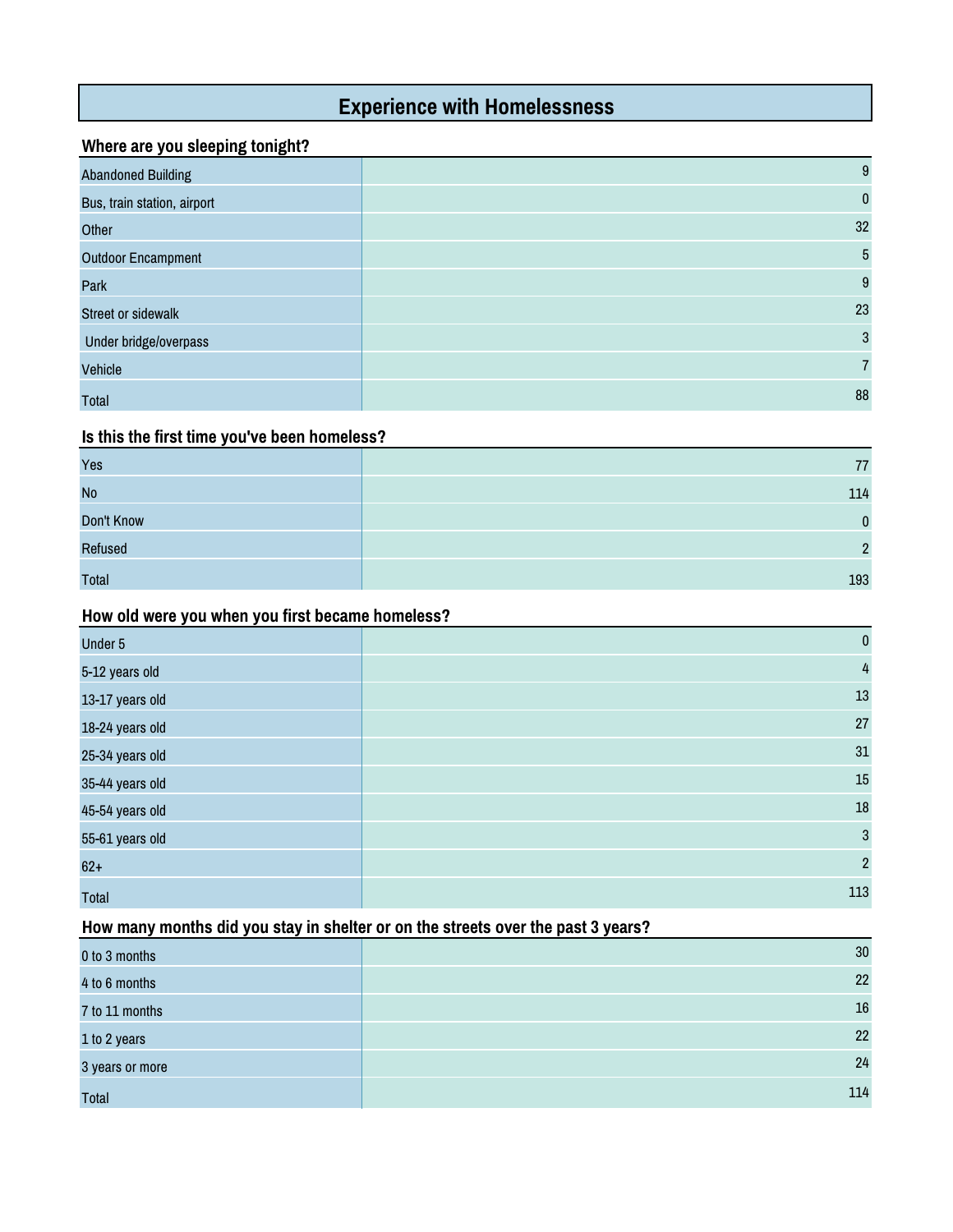## **How many separate times have you stayed in sheltered or on the streets in the past 3 years?**

| Fewer than 4    | 63           |
|-----------------|--------------|
| 4 or more times | 40           |
| Don't Know      | 10           |
| Refused         | $\mathbf{0}$ |
| <b>Total</b>    | 113          |

#### **How many months have you been homeless this time?**

| 0 to 3 months   | 81  |
|-----------------|-----|
| 4 to 6 months   | 28  |
| 7 to 11 months  | 24  |
| 1 to 2 years    | 27  |
| 3 years or more | 30  |
| <b>Total</b>    | 190 |

## **Which of the following reasons do you feel caused your homelessness?**

| <b>Addiction</b>                            | 33             |
|---------------------------------------------|----------------|
| Aged out of foster care                     | 5              |
| <b>Criminal history</b>                     | 35             |
| Divorce/Separation                          | 42             |
| <b>Domestic Violence</b>                    | 71             |
| Evicted/History of broken lease             | 43             |
| Family/personal issues                      | 74             |
| Lack of assistance/resources                | 56             |
| Moved to seek work                          | 25             |
| <b>Natural Disaster</b>                     | $\overline{2}$ |
| Other                                       | 21             |
| Physical/mental disabilities                | 46             |
| <b>Sexual Orientation</b>                   | $\mathbf 1$    |
| Unable to pay rent/mortgage                 | 61             |
| Unemployment                                | 68             |
| <b>Total</b>                                |                |
| *Individuals could select multiple answers* | 583            |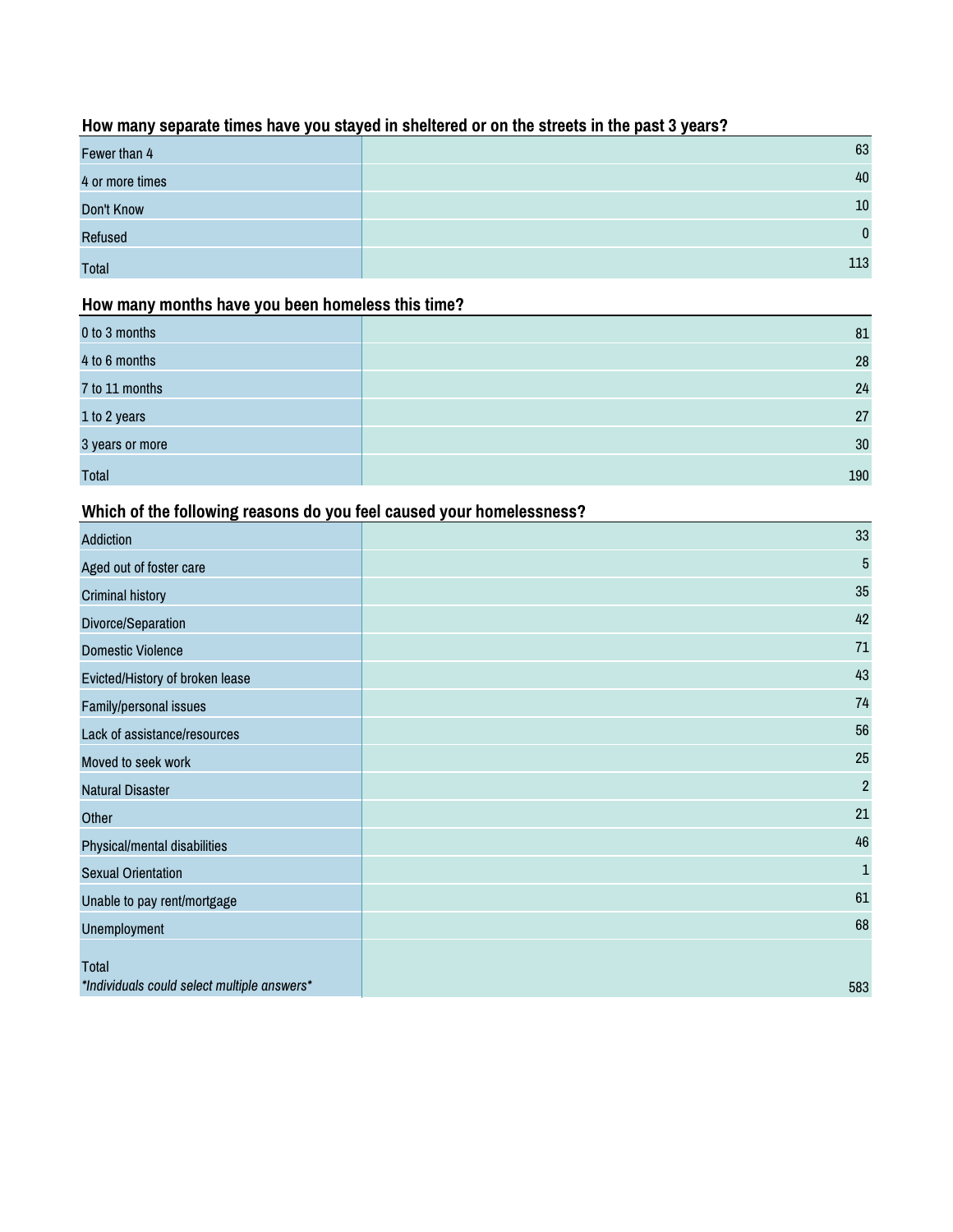## **Are you homeless as a result of a Hurricane or Tropical Storm?**

| Yes (Hurricane Harvey)                       | $\mathbf{0}$ |
|----------------------------------------------|--------------|
|                                              |              |
| Yes (Other Storm/Hurricane/Natural Disaster) | $\mathbf{0}$ |
| Yes (Tropical Storm Imelda)                  | $\mathbf{0}$ |
| <b>No</b>                                    | 83           |
| Don't Know                                   | $\mathbf{0}$ |
| Refused                                      |              |
| Total                                        | 84           |

#### **Did you become homeless in the same city you are currently living in?**

| Yes                | 134 |
|--------------------|-----|
| <b>No</b>          | 46  |
| Don't Know/Refused | 103 |
| <b>Total</b>       | 283 |

## **What state were you living in when you became homeless this time?**

| Texas                | 174          |
|----------------------|--------------|
| <b>Other State</b>   | 14           |
| <b>Other Country</b> | $\mathbf{0}$ |
| Don't Know/Refused   | 95           |
| Total                | 283          |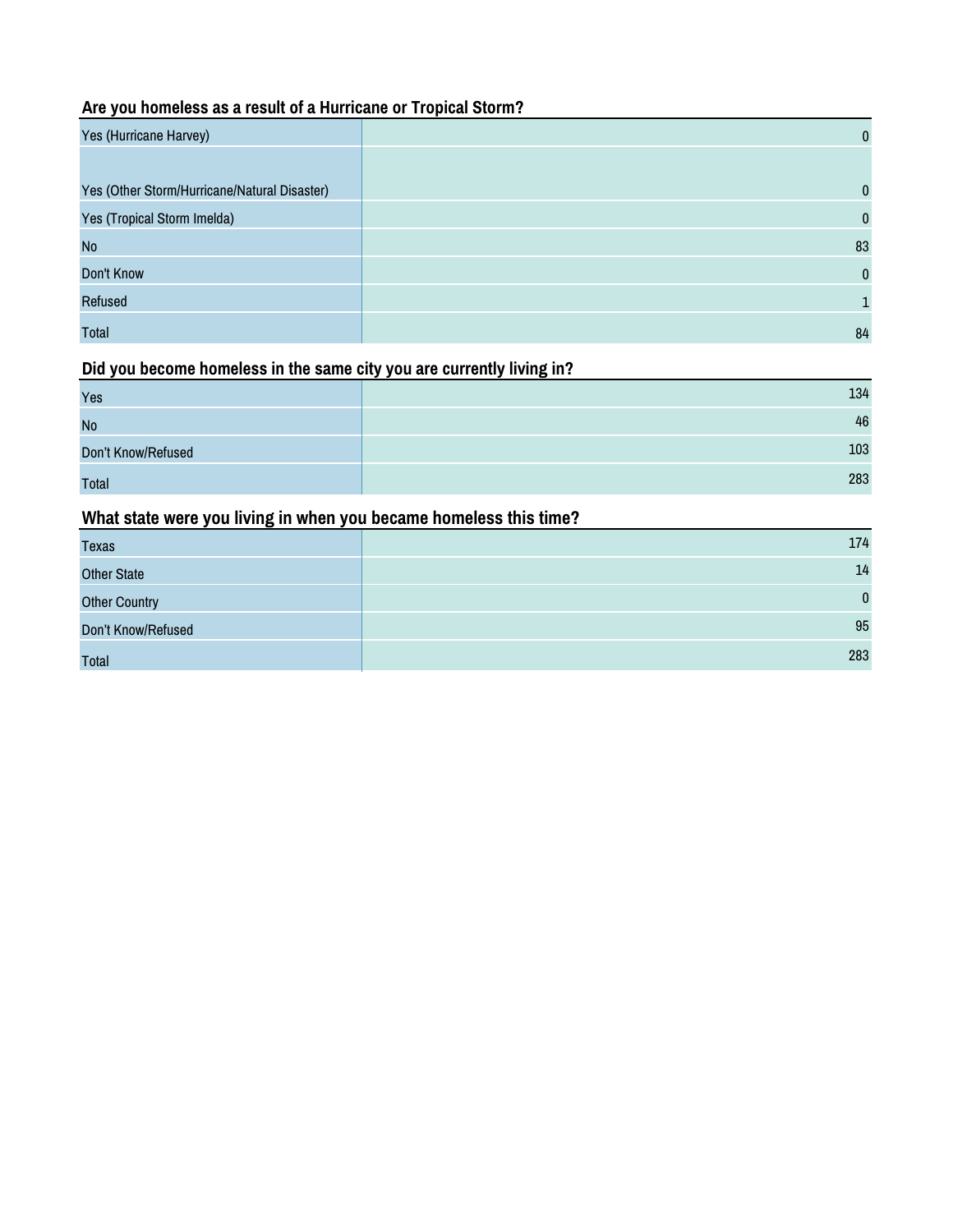## **Veteran Households**

## **Veteran Households with at Least One Adult and One Child**

| Household and Person Breakdown            |           |  |
|-------------------------------------------|-----------|--|
| <b>Total Number of Households</b>         | $\pmb{0}$ |  |
| <b>Total Number of Persons</b>            | $\pmb{0}$ |  |
| <b>Total Number of Veterans</b>           | $\pmb{0}$ |  |
| Gender                                    |           |  |
| Female                                    | $\pmb{0}$ |  |
| Male                                      | $\pmb{0}$ |  |
| Transgender                               | $\pmb{0}$ |  |
| Gender Non-conforming                     | $\pmb{0}$ |  |
| Ethnicity                                 |           |  |
| Non-Hispanic/Non-Latino                   | $\pmb{0}$ |  |
| Hispanic/Latino                           | $\pmb{0}$ |  |
| Race                                      |           |  |
| White                                     | $\pmb{0}$ |  |
| <b>Black or African-American</b>          | $\pmb{0}$ |  |
| Asian                                     | $\pmb{0}$ |  |
| American Indian or Alaska Native          | $\pmb{0}$ |  |
| Native Hawaiian or Other Pacific Islander | $\pmb{0}$ |  |
| Multiple                                  | $\pmb{0}$ |  |
| <b>Chronically Homeless</b>               |           |  |

| Total Number of Households     |  |
|--------------------------------|--|
| <b>Total Number of Persons</b> |  |

Race

Gender

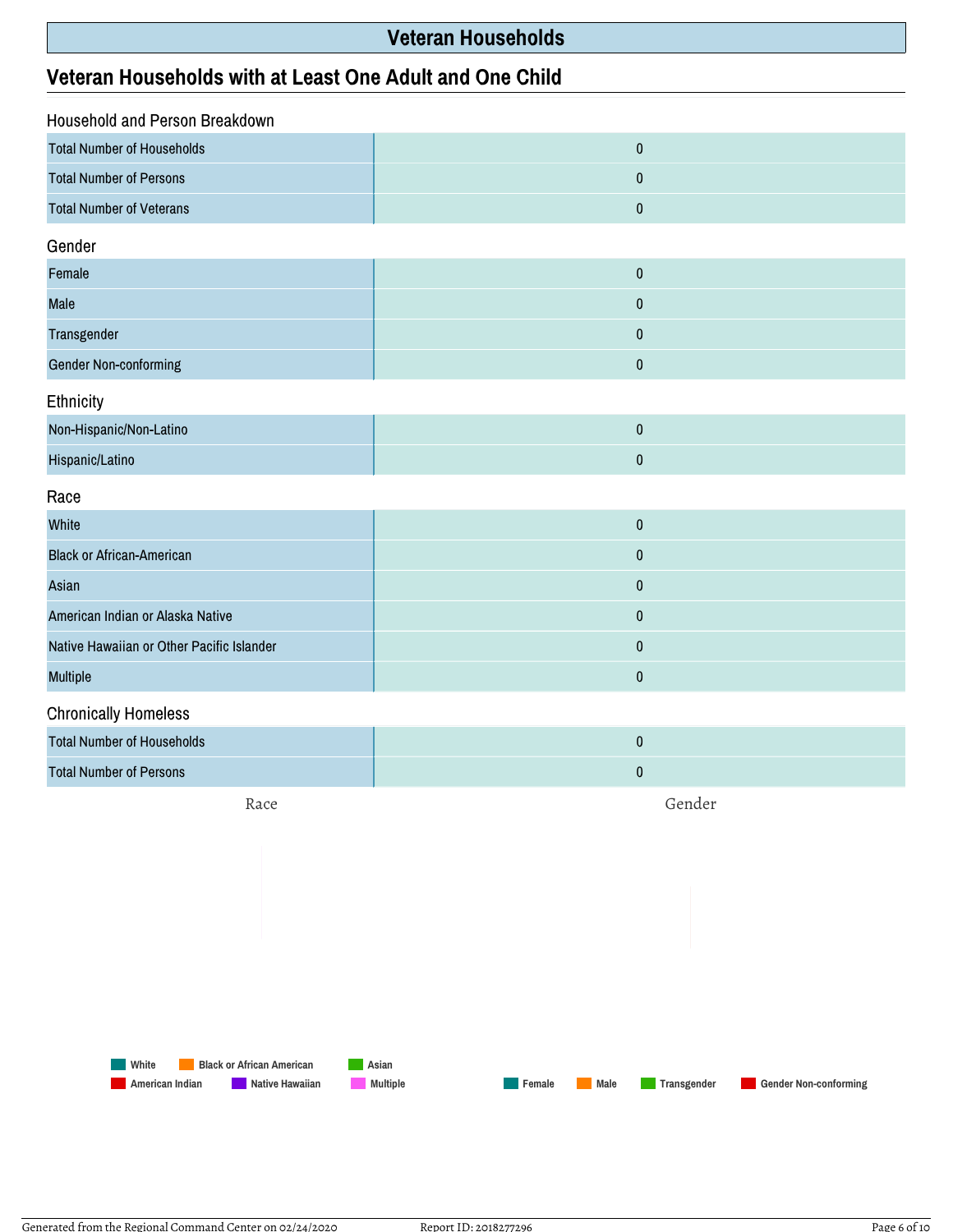## **Veteran Households without Children**

| Household and Person Breakdown    |    |
|-----------------------------------|----|
| <b>Total Number of Households</b> | 13 |
| <b>Total Number of Persons</b>    | 13 |
| <b>Total Number of Veterans</b>   | 13 |

#### Gender

| Female                |    |
|-----------------------|----|
| Male                  | 10 |
| Transgender           |    |
| Gender Non-conforming |    |

## Ethnicity

| Non-Hispanic/Non-Latino |  |
|-------------------------|--|
| Hispanic/Latino         |  |

#### Race

| White                                     | 9 |
|-------------------------------------------|---|
| <b>Black or African-American</b>          |   |
| Asian                                     | 0 |
| American Indian or Alaska Native          | 0 |
| Native Hawaiian or Other Pacific Islander | 0 |
| <b>Multiple</b>                           |   |

#### Chronically Homeless

| <b>Total Number of Households</b> |  |
|-----------------------------------|--|
| <b>Total Number of Persons</b>    |  |

Race

Gender

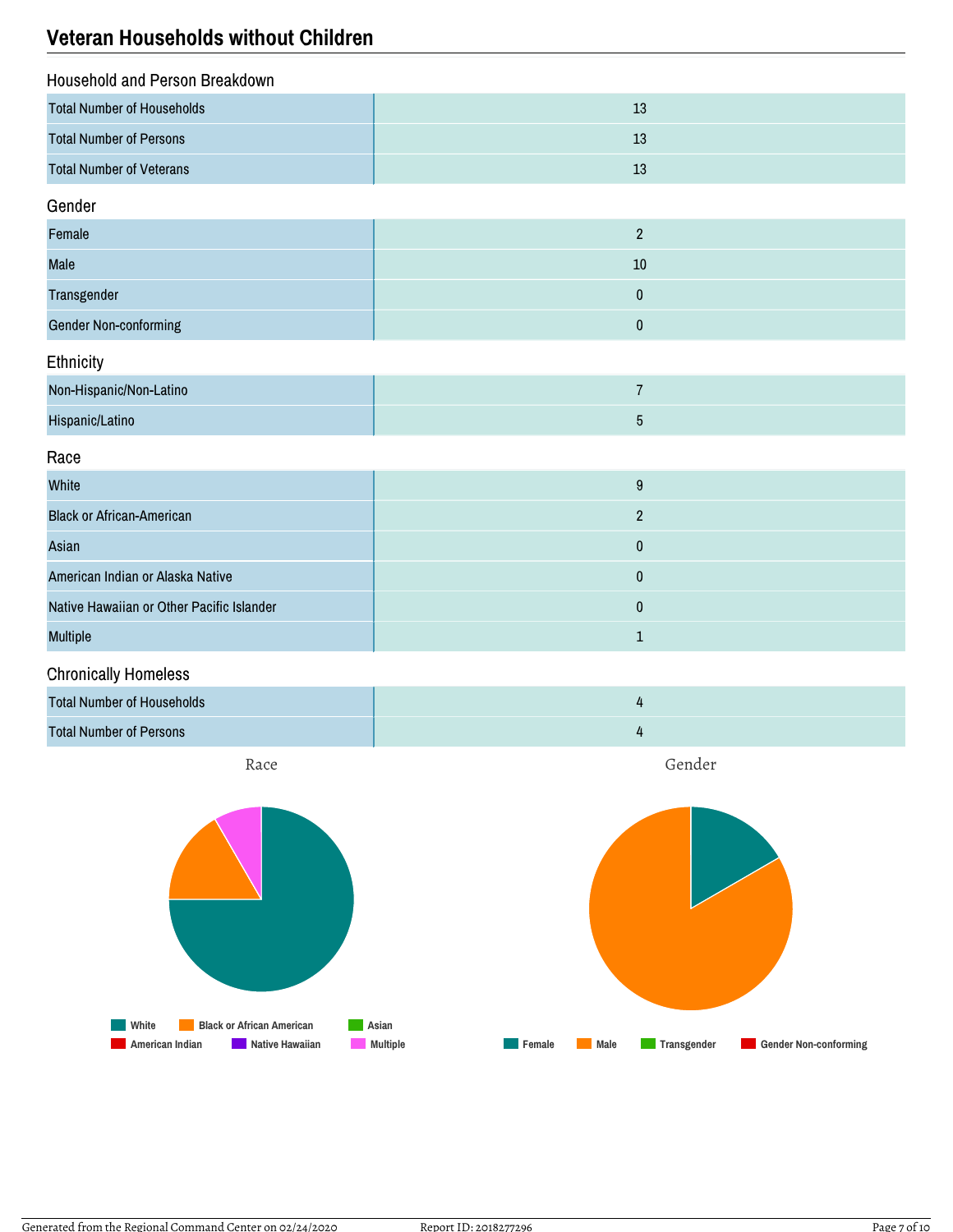## **Youth Households**

## **Unaccompanied Youth Households**

| Household and Person Breakdown                        |    |
|-------------------------------------------------------|----|
| <b>Total Number of Unaccompanied Youth Households</b> | 16 |
| <b>Total Number of Unaccompanied Youth</b>            | 16 |
| Total Number of Unaccompanied Youth (under age 18)    |    |
| Total Number of Unaccompanied Youth (18 to 24)        | 16 |
| Gender                                                |    |

| Female                       |  |
|------------------------------|--|
| <b>Male</b>                  |  |
| Transgender                  |  |
| <b>Gender Non-conforming</b> |  |

Ethnicity

| Non-Hispanic/Non-Latino | --- |
|-------------------------|-----|
| Hispanic/Latino         |     |

Race

| White                                     | 6 |
|-------------------------------------------|---|
| <b>Black or African-American</b>          | 8 |
| Asian                                     |   |
| American Indian or Alaska Native          |   |
| Native Hawaiian or Other Pacific Islander | 0 |
| <b>Multiple</b>                           |   |

#### Chronically Homeless





Generated from the Regional Command Center on 02/24/2020 Report ID: 2018277296 Report ID: 2018277296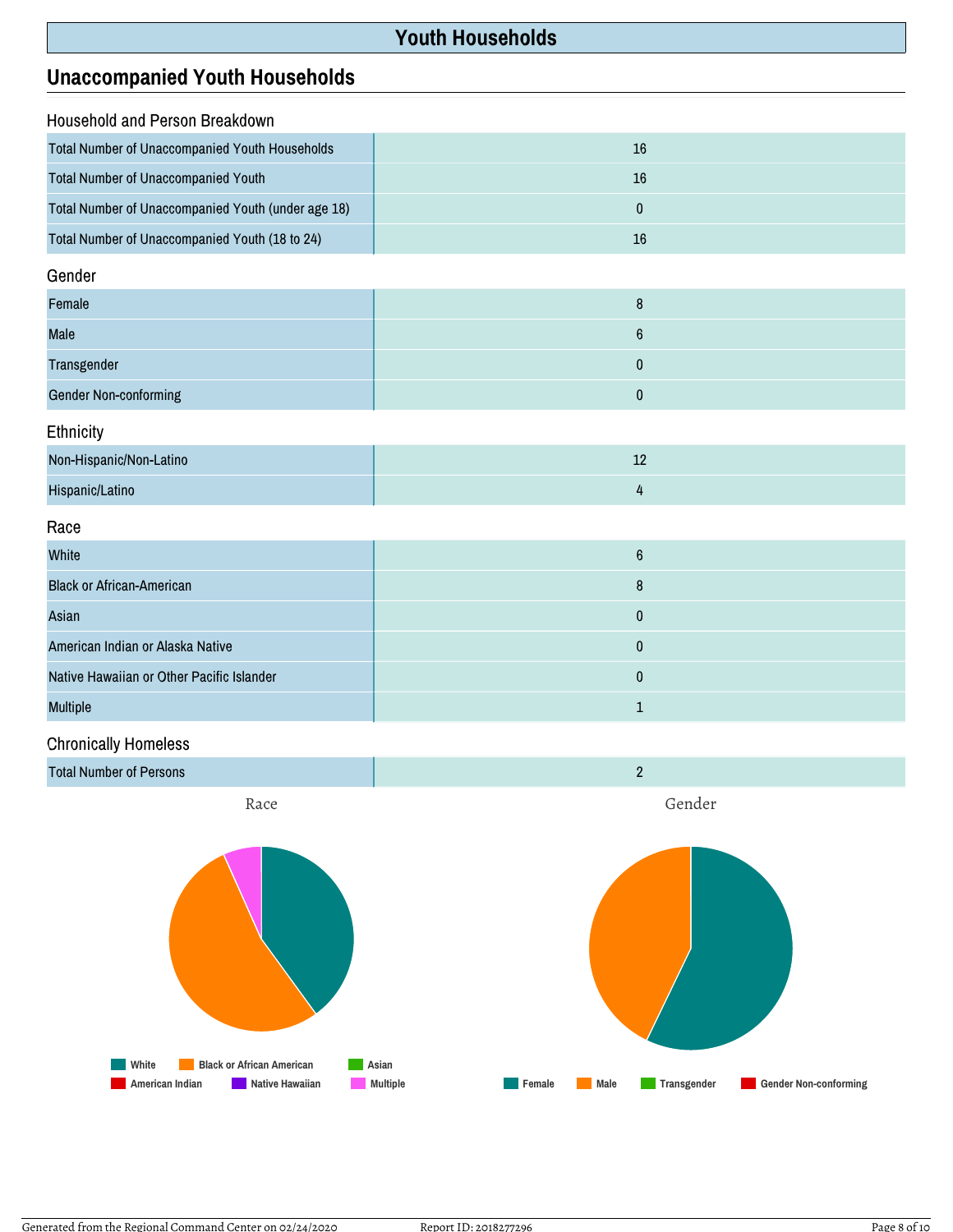# **Parenting Youth**

| <b>Household and Person Breakdown</b>                 |                  |
|-------------------------------------------------------|------------------|
| Total Number of Parenting Youth Households            | $6\phantom{a}$   |
| Total Number of Persons in Parenting Youth Households | 18               |
| <b>Total Parenting Youth</b>                          | $6\phantom{a}$   |
| Total Children in Parenting Youth Households          | 12               |
| Number of Parenting Youth Under 18                    | $\pmb{0}$        |
| Children in Households with Parenting Youth Under 18  | $\bf{0}$         |
| Number of Parenting Youth 18 to 24                    | $\boldsymbol{6}$ |
| Children in Households with Parenting Youth 18 to 24  | 12               |
| Gender                                                |                  |
| Female                                                | $\boldsymbol{6}$ |
| Male                                                  | 0                |
| Transgender                                           | $\mathbf{0}$     |
| Gender Non-conforming                                 | 0                |
| Ethnicity                                             |                  |
| Non-Hispanic/Non-Latino                               | 4                |
| Hispanic/Latino                                       | $\overline{2}$   |

#### Race

| White                                     | 4 |
|-------------------------------------------|---|
| <b>Black or African-American</b>          |   |
| Asian                                     |   |
| American Indian or Alaska Native          |   |
| Native Hawaiian or Other Pacific Islander |   |
| <b>Multiple</b>                           |   |

#### Chronically Homeless